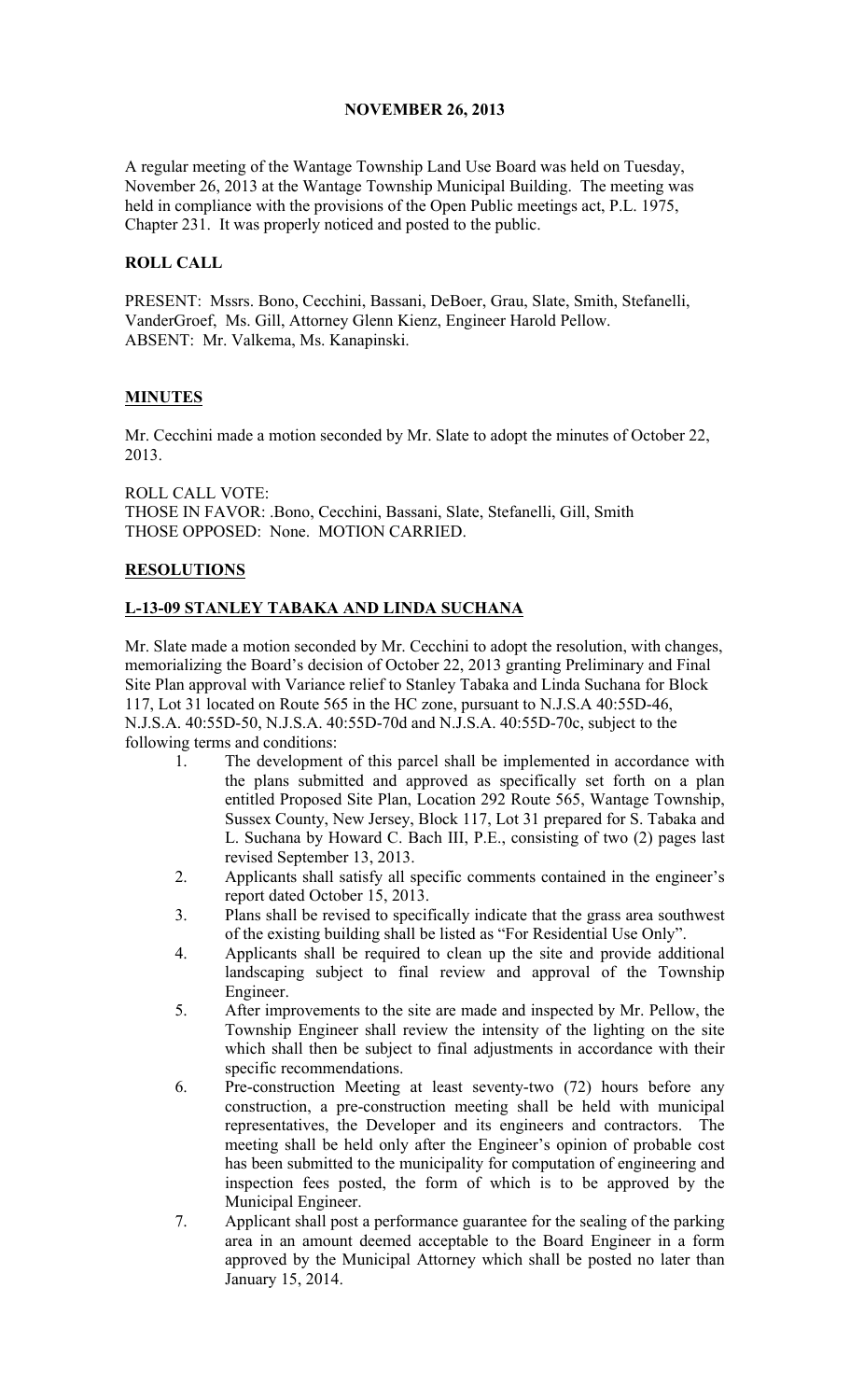- 8. Prior to the issuance of any construction permit, the Applicants shall file with the Board and Construction Official an affidavit verifying that the Applicants are in receipt of all necessary agency approvals other than the municipal agency having land use jurisdiction over the application and supply a copy of any approvals received.
- 9. Payment of all fees, costs, escrows due or to become due. Any monies are to be paid within twenty (20) days of said request by the Board's Secretary.
- 10. Certificate that taxes are paid to date of approval.
- 11. Sussex County Planning Board approval.
- 12. Subject to all other applicable rules, regulations, ordinances and statutes of the Township of Wantage, County of Sussex, State of New Jersey, or any other jurisdiction.

ROLL CALL VOTE:

THOSE IN FAVOR: Cecchini, Slate, Stefanelli, Smith. THOSE OPPOSED: None. MOTION CARRIED.

## L-13-03 EUGENE & MARGARET MOROZOV

Mr. Cecchini made a motion seconded by Mr. Slate to adopt the resolution memorializing the Board's decision of October 22, 2013 granting Lot Line Adjustment with Variance relief to Eugene and Margaret Morozov for Block 133, Lots 1.21 and 4, located on Armstrong Road in the R-5 zone, pursuant to N.J.S.A. 40:55D-47, subject to the following terms and conditions.

- 1. The development of this parcel shall be implemented in accordance with the plan submitted and approved specifically as set forth on the plat entitled Proposed Minor Subdivision, Tax Lots 1.21 & 4, Block 133, 104 & 106 Armstrong Road, Township of Wantage, Sussex County, New Jersey prepared by Lakeland Surveying, dated November 16, 2012, last revised September 10, 2013 consisting of one (1) sheet.
- 2. Prior to perfecting the subdivision, the Applicant shall locate the existing septic system subject to the review and approval of the Board Engineer.
- 3. The Deed recorded memorializing this subdivision shall specifically refer to this Resolution and shall be subject to the review and approval of the Board Engineer and Board Attorney. The Applicant shall record the Subdivision Deed within 190 days of the memorializing Resolution being adopted. Failure to do so shall render this approval null and void.
- 4. Payment of all fees, costs, escrows due or to become due. Any monies are to be paid within twenty (20) days of said request by the Board's Secretary.
- 5. Certificate that taxes are paid to date of approval.
- 6. Sussex County Planning Board approval.
- 7. Subject to all other applicable rules, regulations, ordinances and statutes of the Township of Wantage, County of Sussex, State of New Jersey, or any other jurisdiction.

ROLL CALL VOTE: THOSE IN FAVOR: Bono, Cecchini, Bassani, Slate, Stefanelli, Smith. THOSE OPPOSED: None. MOTION CARRIED.

# APPLICATIONS

# L-13-10 ROYAL BUICK GMC

The applicant is requesting waiver of site plan to allow parking of nine (9) vehicles on a grassy area. The property is known as Block 2, Lot 52.02 and is located on Route 23 in the HC zone. The applicant requested to adjourn this application to a later date when the applicant is ready to come in with a revised plan.

Mr. Slate made a motion seconded by Mr. Bono to grant this request.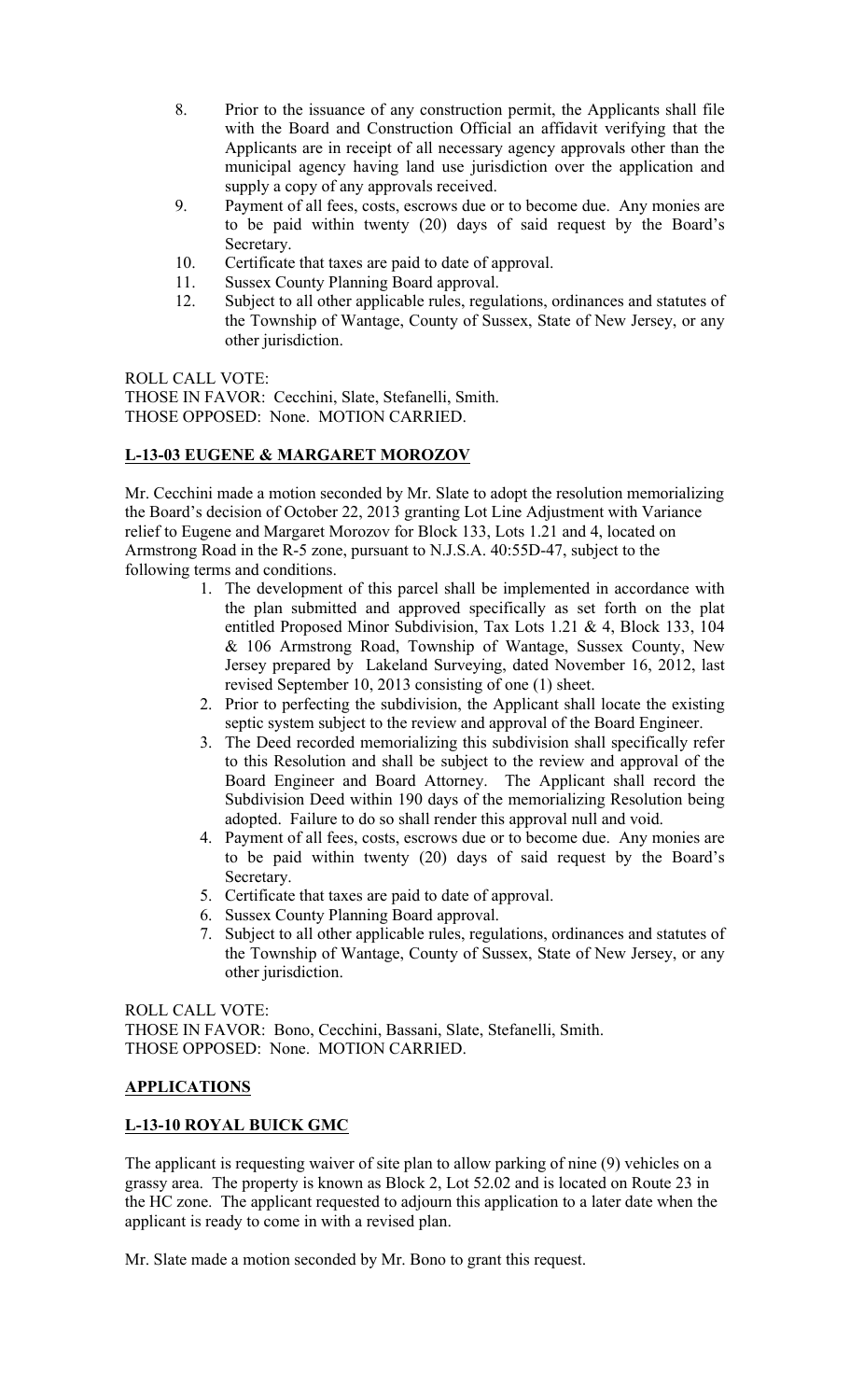ROLL CALL VOTE: THOSE IN FAVOR: Bono, Cecchini, Bassani, DeBoer, Grau, Slate, Stefanelli, Gill, Smith. THOSE OPPOSED: None. MOTION CARRIED.

## L-13-13 WANTAGE STONE

The applicant is requesting amendment of site plan to expand the hours of operation. The Property is known as Block 11, Lot 5 and is located on Route 23 in the PCD zone.

The applicant requested to have this application carried to the December 17, 2013 meeting, with extended hours to continue in the interim as per Mr. Pellow's recommendation.

Mr. Cecchini made a motion seconded by Mr. Grau to grant this request.

ROLL CALL VOTE: THOSE IN FAVOR: Bono, Cecchini, Bassani, DeBoer, Grau, Slate, Stefanelli, Gill, Smith. THOSE OPPOSED: None. MOTION CARRIED.

# L-13-12 MIKE WHITE

The applicant is applying for a minor site plan to show what exists on the property and what is proposed. The property is known as Block 117, Lot 15 and is located on Route 565 in the HC zone and the R-5 zone. Notice has been made for a public hearing.

Attorney John Breslin, Engineer Jeffrey Careaga of Careaga Engineering and the applicant Michael White appeared before the Board.

A discussion followed regarding Mr. Pellow's report dated October 2, 2013 and revised November 20, 2013. The uses and the sizes of the different existing buildings on the property were questioned. The Board members and the professionals stated that a lot of information was needed and suggested that the applicant should review the plan and revise the maps.

The Board unanimously agreed.

### **DISCUSSION**

### MASTER PLAN REVIEW

Zoning on Route 23 and Route 565 Corridors was reviewed. Mr. Harold Pellow discussed that a new zone to be called Wantage Economic Development zone (WED) was being considered. Mr. Pellow listed the various uses that would be approved for the WED. Several business/property owners were present. Mr. John Maione stated that he planned to use one lot for a sewer treatment system and that he would adjust the lot line on other lots to create one large lot that would house three 2-story apartment buildings. He would also have a Dunkin Donuts and possibly a Wendy's. Mr. Tom Zummo stated that it was too early to say what development would be for his property. Referring to Mr. Wyngaard's property, Mr. Zummo stated that he believed the only access would be through his property. Some Board members thought there may be another access route other than through Mr. Zummo's property. A representative for Rachel Manor Properties asked about information about the status of sewer service. Ms. Ann Smulowicz asked if the maps Mr. Pellow presented would be available at the Land Use office for people to look at. She asked about the County Economic Development as well.

The Board informed the public that their input would be reviewed and incorporated on the plan and that more meetings would be needed prior to approval.